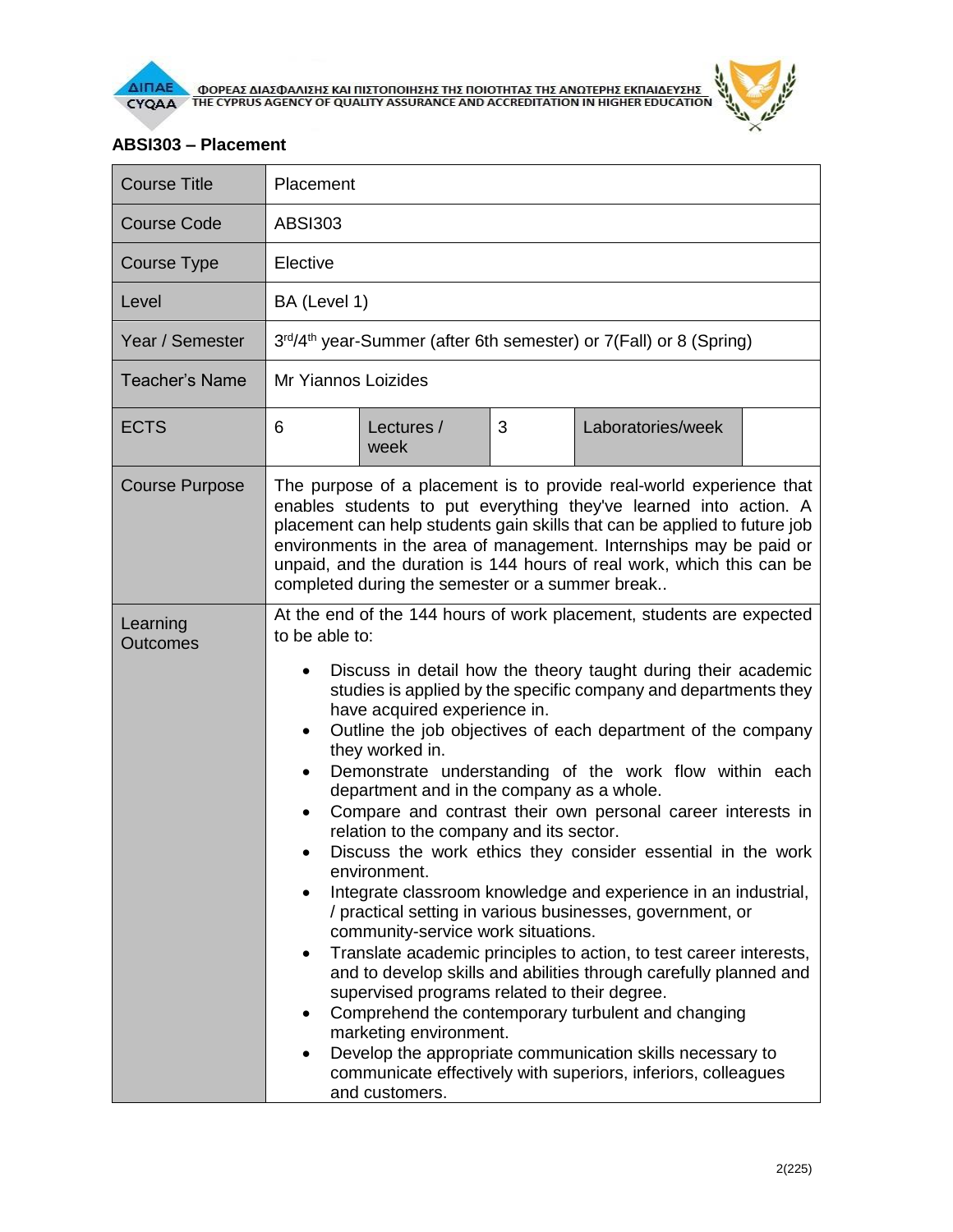

**AITIAE OPEAE AIAZOANIZHE KAI TIIZTOTIOIHEHE THE TOIOTHTAE THE ANOTEPHE EKTIAIAEYEHE** 



|                         | Work under pressure and within time constraints.<br>$\bullet$<br>Learn to work in groups.<br>Present the experience gathered during the 100 hours on their<br>CV in a professional way.                                                                                                                                                                                                                                                                                                                                                                                                                                                                                                                                                                                                                                                                                                                                                                                                                                                                                                                                                                                                                                                                                                                                                                                                                                                                                                                                                                                                                                                                                                                                                                                                                                                                                                                                                                    |              |      |  |  |
|-------------------------|------------------------------------------------------------------------------------------------------------------------------------------------------------------------------------------------------------------------------------------------------------------------------------------------------------------------------------------------------------------------------------------------------------------------------------------------------------------------------------------------------------------------------------------------------------------------------------------------------------------------------------------------------------------------------------------------------------------------------------------------------------------------------------------------------------------------------------------------------------------------------------------------------------------------------------------------------------------------------------------------------------------------------------------------------------------------------------------------------------------------------------------------------------------------------------------------------------------------------------------------------------------------------------------------------------------------------------------------------------------------------------------------------------------------------------------------------------------------------------------------------------------------------------------------------------------------------------------------------------------------------------------------------------------------------------------------------------------------------------------------------------------------------------------------------------------------------------------------------------------------------------------------------------------------------------------------------------|--------------|------|--|--|
| Prerequisites           | ABSA 102; ABSO103<br>or ABSO 104; ABSE<br>203 AND, AFIN 102.                                                                                                                                                                                                                                                                                                                                                                                                                                                                                                                                                                                                                                                                                                                                                                                                                                                                                                                                                                                                                                                                                                                                                                                                                                                                                                                                                                                                                                                                                                                                                                                                                                                                                                                                                                                                                                                                                               | Corequisites | None |  |  |
| <b>Course Content</b>   | 1. Registrations for internships are handled at the departmental level<br>with the cooperation of the Careers office and the Industry liaison office<br>at Frederick University. A departmental placement Coordinator assists<br>the student in designing the internship experience in Marketing and<br><b>Digital Marketing</b><br>2. Close liaison should be attained between the university and the firm,<br>institution, or agency in order to ensure that the aims and objectives of<br>the program are fulfilled and a high-quality of placement is attained. For<br>this purpose on-site visits may be carried out by the Internship<br>coordinator to ensure that all conditions are fulfilled.<br>3. Students upon registration and after attending the first few days at<br>work, are asked to submit to the departmental Placement Coordinator<br>the Placement Letter of Intent and the Agreement with the Company<br>representative.<br>4. An interim report will be submitted to enable assess and evaluate the<br>progress of the student. The report which should also be signed by the<br>work / department supervisor must show the basic skills the student is<br>expected to develop (communication, working in groups and under time<br>constraints) as well as the duties performed and their relevance to the<br>theory gained in class.<br>5. Students will be required to submit a final report for assessment<br>before a grade is given to them. The final report which should also be<br>signed by the work / department supervisor should include an overview<br>of the company, the structure of the company, a detailed reference to<br>the duties performed and their relevance to the theory gained in class,<br>main problems faced as well as benefits gained at work.<br>6. Students need to be able to defend their work with an oral evaluation<br>with the Departmental Placement Review Committee after submitting |              |      |  |  |
| Teaching<br>Methodology | Students are required to visit and work in the chosen work place for a<br>minimum of 108 hours per semester. During their placement period,<br>students will be guided by their work / department supervisor and their<br>relevant lecturers and / or Placement coordinator to observe, and<br>evaluate the students' performance in the relevant discipline.<br>The students' performance on applying the knowledge gained in the                                                                                                                                                                                                                                                                                                                                                                                                                                                                                                                                                                                                                                                                                                                                                                                                                                                                                                                                                                                                                                                                                                                                                                                                                                                                                                                                                                                                                                                                                                                         |              |      |  |  |
|                         | various aspects of Marketing in real business situations will be                                                                                                                                                                                                                                                                                                                                                                                                                                                                                                                                                                                                                                                                                                                                                                                                                                                                                                                                                                                                                                                                                                                                                                                                                                                                                                                                                                                                                                                                                                                                                                                                                                                                                                                                                                                                                                                                                           |              |      |  |  |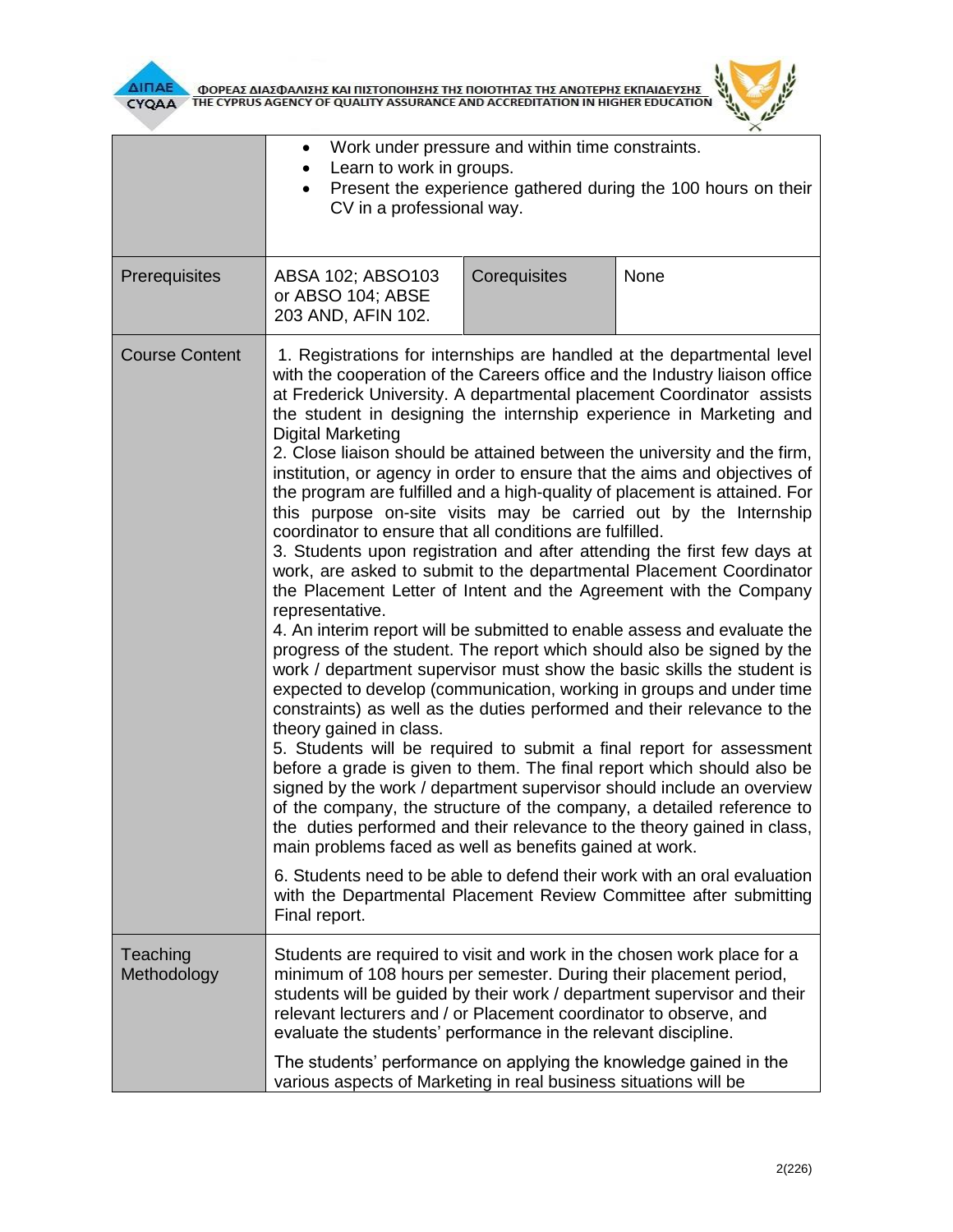

|              | observed and assessed by the department / work supervisor and in<br>cooperation with the relevant lecturer and the internship coordinator.                                                                                                                                                                                                                                                                                                                                                                                                                                                                                                       |     |  |  |  |
|--------------|--------------------------------------------------------------------------------------------------------------------------------------------------------------------------------------------------------------------------------------------------------------------------------------------------------------------------------------------------------------------------------------------------------------------------------------------------------------------------------------------------------------------------------------------------------------------------------------------------------------------------------------------------|-----|--|--|--|
|              | Student projects prepared during the practical exercises and deemed<br>appropriate by the work / department supervisor will be submitted to the<br>lecturer in charge for evaluation.<br>The supervision and evaluation of students is the responsibility of the<br>lecturer in charge through communication with the work / department<br>supervisor, who will also submit an evaluation report.                                                                                                                                                                                                                                                |     |  |  |  |
|              |                                                                                                                                                                                                                                                                                                                                                                                                                                                                                                                                                                                                                                                  |     |  |  |  |
|              | <b>Work Placement Report</b>                                                                                                                                                                                                                                                                                                                                                                                                                                                                                                                                                                                                                     |     |  |  |  |
|              | On completion of the work placement, students are required to write a<br>report about how they experienced knowledge they gained during the<br>Soft Skills Seminar and all their academic studies apply in the real<br>workplace.                                                                                                                                                                                                                                                                                                                                                                                                                |     |  |  |  |
|              | Particularly, students should present a critical evaluation of an issue,<br>challenge or problem faced in a function, unit, or department of the<br>company each student is placed. Although primary data collection may<br>take place, this is not considered a prerequisite for the completion of<br>the particular report. The assessment of the report depends on the<br>quality of the students' description on any issue, challenge or problem<br>identified within their workplace, the integration of theory learned by<br>the students through their studies, and the level of the students' critical<br>insight on the aforementioned. |     |  |  |  |
| Bibliography | Recent textbooks and academic literature relevant to their academic<br>discipline                                                                                                                                                                                                                                                                                                                                                                                                                                                                                                                                                                |     |  |  |  |
| Assessment   | <b>Written reports:</b>                                                                                                                                                                                                                                                                                                                                                                                                                                                                                                                                                                                                                          |     |  |  |  |
|              | Interim report: 20% (2000 words)<br>$\circ$                                                                                                                                                                                                                                                                                                                                                                                                                                                                                                                                                                                                      |     |  |  |  |
|              | PART A: Overview of the company<br>4. History                                                                                                                                                                                                                                                                                                                                                                                                                                                                                                                                                                                                    | 10% |  |  |  |
|              | 5. Description of operations                                                                                                                                                                                                                                                                                                                                                                                                                                                                                                                                                                                                                     |     |  |  |  |
|              | 6. Mission and objectives                                                                                                                                                                                                                                                                                                                                                                                                                                                                                                                                                                                                                        |     |  |  |  |
|              | PART B: Tasks agreed upon (outline of tasks)                                                                                                                                                                                                                                                                                                                                                                                                                                                                                                                                                                                                     | 60% |  |  |  |
|              | <b>PART C:</b> Link to relevant academic knowledge                                                                                                                                                                                                                                                                                                                                                                                                                                                                                                                                                                                               | 30% |  |  |  |
|              | Final report: 70% (3000) words<br>$\circ$                                                                                                                                                                                                                                                                                                                                                                                                                                                                                                                                                                                                        |     |  |  |  |
|              | PART A: Tasks agreed upon (outline and explain)                                                                                                                                                                                                                                                                                                                                                                                                                                                                                                                                                                                                  | 30% |  |  |  |
|              | <b>PART B: Outcomes</b><br>1. Results                                                                                                                                                                                                                                                                                                                                                                                                                                                                                                                                                                                                            | 30% |  |  |  |
|              | Challenges and suggestions<br>2.                                                                                                                                                                                                                                                                                                                                                                                                                                                                                                                                                                                                                 |     |  |  |  |